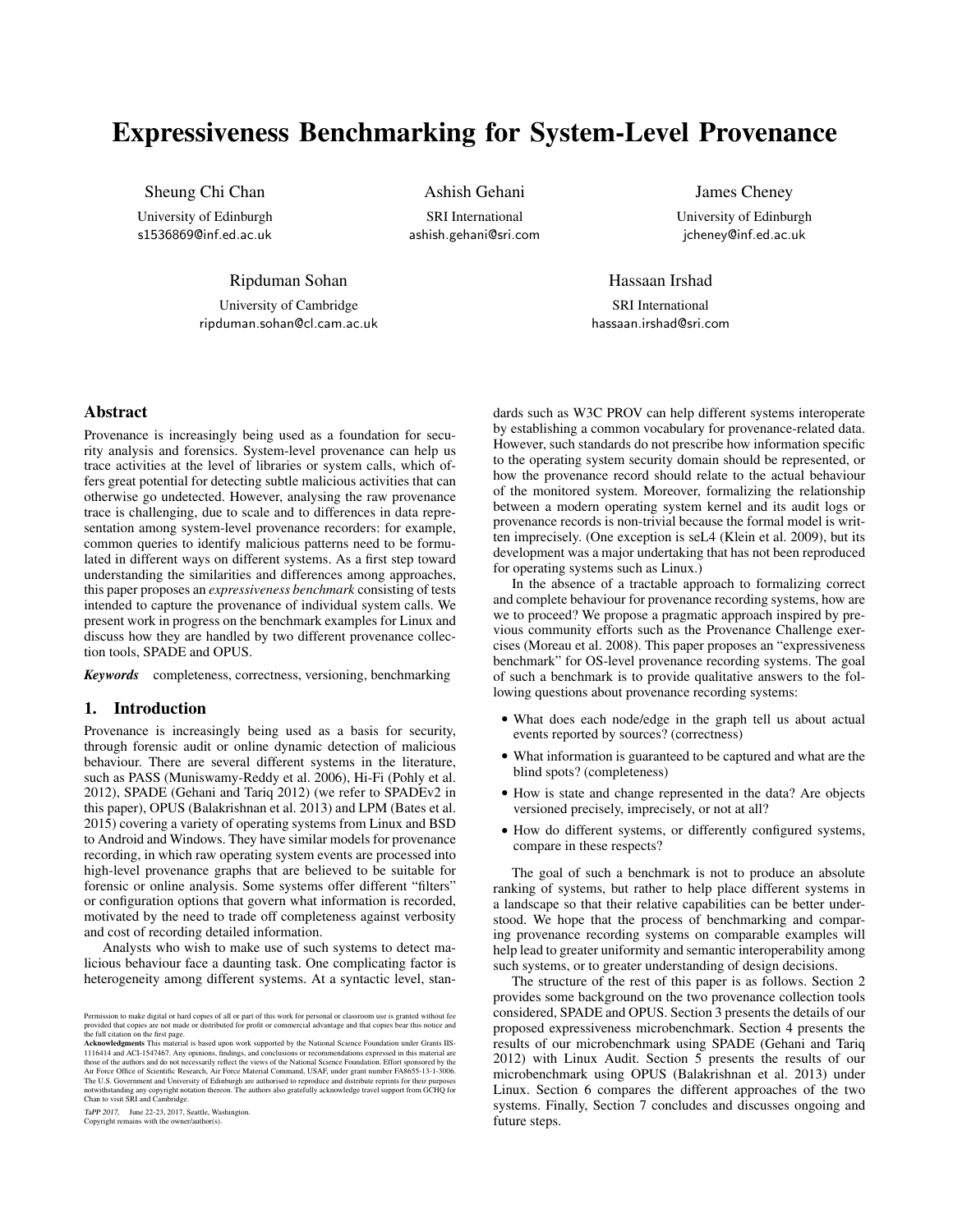## 2. Background

SPADE and OPUS are two provenance collection tools that were originally developed with different scenarios in mind. In this section, we will discuss the different provenance collection approaches of the two targeted tools, running in a Linux environment.

First of all, we briefly review their architectures and other characteristics. SPADE is aimed at unified provenance collection in a distributed setting, and it focuses on relationships among processes and artifacts across distributed hosts. OPUS is more concerned with complete representation of operations on different files and artifacts and aims to abstract those operations from the operating system and make the provenance collection process portable. It also aims to explain how a given file came to be in its current state, and who has changed or handled it. The developers of OPUS provide a Provenance Versioning Model (PVM) as a formal model for recording both the history of artifacts and of associated meta-data. This can help to identify and preserve the version history of the artifacts.

SPADE works by observing audit events provided by different operating systems. SPADE provides multiple ways to record provenance by breaking its functionality into modules. Anyone can write custom modules for their platform to suit their own needs. Those modules may include filters, transformers, provenance collectors or storage handlers. This flexibility makes it possible to run SPADE across a distributed system. In the Linux environment, the major provenance collector supported by SPADE is the Audit Reporter, which depends on the Audit Daemon of the native Linux environment. When SPADE starts, it supplies audit rules (which can be defined by users) to the audit daemon. The Audit Dispatcher notifies SPADE (and any other monitoring processes) of any activities that fulfil the audit rules, and these are also recorded in the audit log. The audit information is recorded by the kernel, and for our purposes its completeness and correctness are assumed. SPADE also has the ability to identify different subactivities of a process ("units"), but we do not consider this capability in this paper.

OPUS works in a more intrusive way. It redirects standard library calls to pass through an additional layer for provenance collection. Most C library calls perform a combination of kernel system calls. The developers of OPUS have mapped most of the C library calls to syscall combinations, based on the PVM model. When a C library call passes through the additional provenance collection layer, OPUS can record the corresponding system calls in the resulting provenance graph without the need to monitor the underlying syscall operations. OPUS makes use of the ability offered in some operating systems (such as Linux) to alter the dynamic library linking process (i.e. LD PRELOAD), which overrides the Global Offset Table (GOT) in the binary memory and points it to wrapped versions of library calls. Each wrapped call keeps the original call untouched and unaltered. It only provides an additional layer to record informations of the original call before passing it to the lower level. The recorded information is used to generate appropriate provenance in accordance with the PVM; it runs in the background so high-priority user tasks are not significantly slowed. Statically compiled binaries could be patched by adding in extra calls to OPUS's provenance collector, but this approach is not implemented yet. OPUS's approach does not require administrator privileges to run, and may be more portable because it only monitors high level library calls that are platform independent.

## 3. An Expressiveness Microbenchmark

The goal of expressiveness microbenchmarking is to identify the provenance patterns for the smallest meaningful units: syscalls operating on the OS kernel. Those syscalls combine together in different permutations to form high level processes. In order to understand what syscalls have been involved in the processes and their provenance patterns, we need to understand how each syscall contributes to the resulting provenance graph. That is, we need to understand the explicit patterns of provenance for each syscall. This mapping provides a microbenchmark for each syscall and its effect on the resulting provenance graph. With this understanding, we can use the patterns to generate rules to identify the existence of high level actions (containing different permutation of syscalls) in a large system by analysing the provenance graph describing its runtime behaviour. This can help to trace the existence and initiator of certain actions for security and forensic analysis.

In order to create a microbenchmark for syscalls in the kernel, we need to create some sample programs that use minimal syscalls in order to see those patterns without a large amount of noise. Most syscalls in Linux environment have a one to one mapping to C library calls, so those microbenchmark programs are written in C. We do not test all 300+ syscalls in the Linux operating system, only those syscalls generally believed to relate to sensitive actions have been used as a starting point. These syscalls have been summarized in Table 4 in the appendix. There is also a baseline program (Listing 1 in appendix), which does nothing, to form the control result of the benchmark process. It is used to demonstrate the basic provenance trace generated by starting a C program that does nothing. This can help to isolate and filter out the standalone pattern of each syscall.

There are some benchmark programs attached in the appendix. Each syscall is inserted into the control program separately for generating the unique patterns of provenance. Each time only one syscall (or two if we need to test close syscall) will be inserted into the control program and executed under the provenance collection tools to generate provenance patterns for that syscall. Two such example programs, Listing 2 and 3, together with a combined testing program for multiple syscalls, Listing 4, are also shown in the appendix. It contains multiple chosen syscalls to demonstrate provenance pattern combination and to act as the testing target for queries matching each syscall in a large application. The resulting graph of this program is shown in the appendix (Figure 1).

In this paper, we concentrate on two of the provenance collection tools, SPADE and OPUS. Both of them have the ability to output the provenance result in Neo4J graph database format that can be queried using the Cypher query language. The unique provenance patterns should identify each of the syscall actions. Those results should be enough to generate rules to determine the existence of certain syscall (or combination of syscalls) in a large system. The resulting provenance patterns are expected to behave the same when the syscalls happen in different environments.

## 4. Benchmarking SPADE in Linux

We executed each testing program using SPADE to record the resulting provenance graph and store it in a Neo4J database. The programs were executed using both static and dynamic loading; we have focused on the statically linked case because the resulting graphs involve less noise resulting from dynamic libraries loading. We compared the resulting graphs with the baseline and with each other and designed queries to detect the distinctive patterns associated with each syscall. In the rest of this section, we summarize the resulting observations about SPADE.

SPADE retrieves information about syscall events directly from the audit dispatcher, and it preserves the timestamps/event id ordering in Linux audit. Sometimes the Linux audit daemon uses multiple log records to keep track of a single syscall event because it may relate to more than one communication party. These log records are grouped together by event id and ordered by timestamps. Multiple audit log records with the same event id are treated as one audit event by SPADE. Multiple events can happen in a very short time (e.g. within 1 micro-second) so they might have the same timestamps. In this case, the event id provides additional information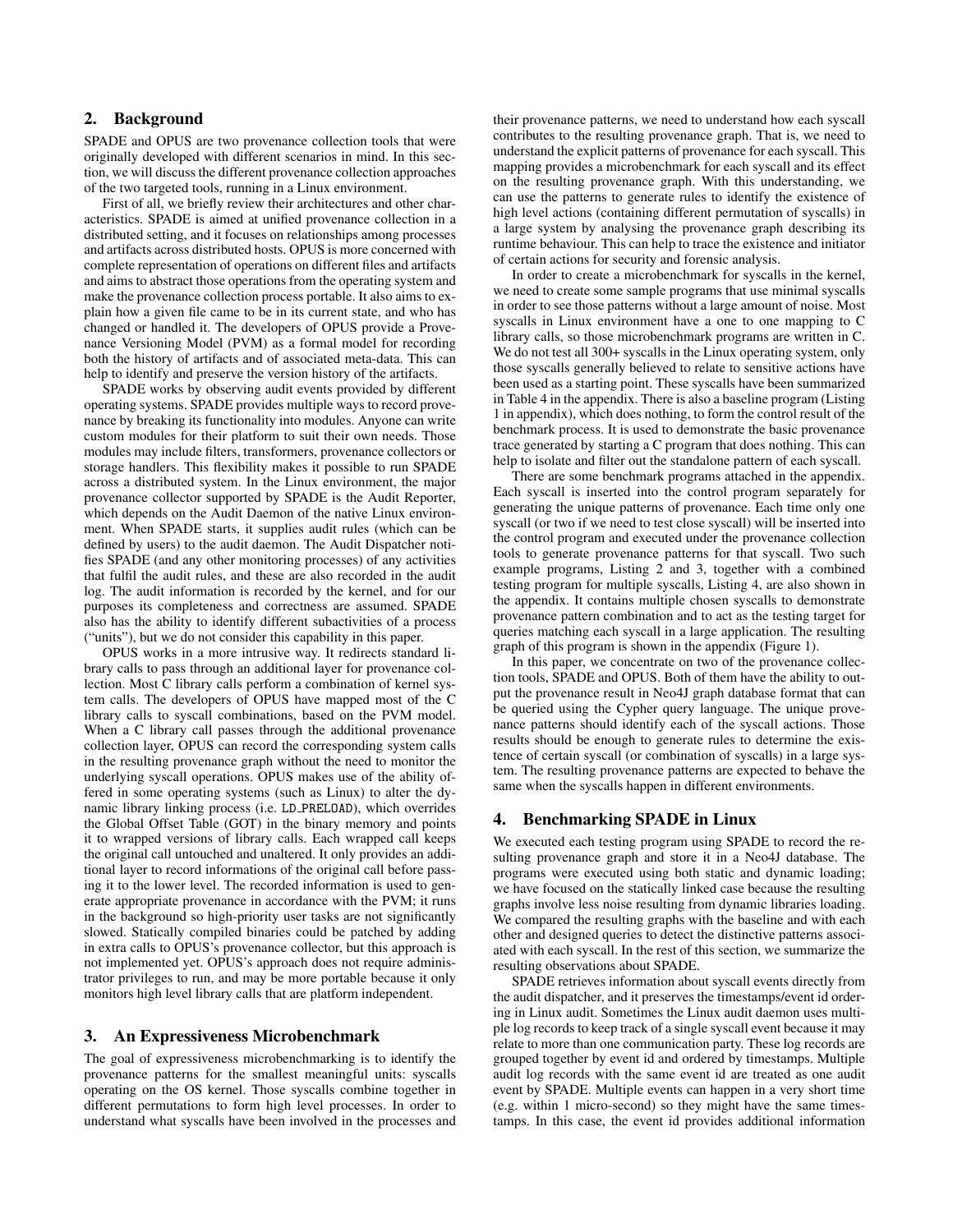about the order of events. The timestamps record the *starting time* of a syscall event, while event ids are assigned to syscall events in the order of their *completion*. This information helps discover patterns that are sensitive to event ordering.

In SPADE, artifacts can either be invariant – that is, the same instance represents an object as it is being modified – or versioned, in which a new epoch is created each time a related system call operates on the object. There are settings to track versions of files, sockets, pipes and other artifacts. Those syscalls that may have effects on versioning in SPADE provenance results are shown as bold in Table 1 and 2. There will be an extra operation 'update' displayed in the resulting provenance information between the new version and old version of the artifacts in the resulting provenance graph, this provides extra patterns for those syscalls.

SPADE does not record explicit information about some actions. Two representative examples are the dup and mknod syscalls, which do not touch the content of the artifacts. Instead they just create or clone the internal path mapping elements. In the viewpoint of SPADE, these actions do not affect the content of the artifacts and so they are not recorded explicitly. Nevertheless, they do indirectly affect the behaviour of subsequent syscalls. For example, dup creates a new file descriptor of an artifact. This action may have indirect effects on how subsequent syscalls are recorded since processes can communicate with the same artifact with different file descriptor. Another example is the kill command. It has no immediately observable effect shown in the provenance graph, but there should not be later events involving the killed process after the kill syscall. (SPADE does track kill if units are enabled, but we have not considered this configuration yet.) These examples show that provenance may not completely reflect all execution at runtime. Microbenchmarks can help to identify the mappings and understand how different tools handle each syscall execution.

| mprotect | mmap_read | mmap_write | send     | sendto  |
|----------|-----------|------------|----------|---------|
| sendfile | sendmsg   | tee        | read     | ready   |
| pread    | pready    | recv       | recyfrom | recvmsg |
| write    | writev    | pwrite     | pwritev  |         |

#### Table 1: I/O related syscalls in SPADE

SPADE allows the use of filters (Gehani et al. 2011) to reduce the amount of graph information recorded. In a traditional operating system, I/O related events will contribute a large amount of noise due to background or graphical processes. To make it easier to identify patterns for I/O related syscalls from the provenance graph for microbenchmarking, we have used filters for eliminating part of the noise in the provenance collection process. Table 1 summarizes a list of I/O related syscall (which belong to category 2 in the classification) for which we generate benchmarking provenance patterns with the help of SPADE filtering. We consider file I/O as well as socket and memory related I/O.

| Cat 1          | Cat 2      | Cat 2a      | Cat 3      | Cat 5   |
|----------------|------------|-------------|------------|---------|
| dup(2/3)       | create     | fchmod      | execve     | pipe    |
| kill           | close      | truncate    | $(v)$ fork | pipe2   |
| mknod(at)      | open       | ftruncate   | clone      | bind    |
| setgid         | openat     | Cat 4       | setuid     | connect |
| $setre(s)$ gid | unlink(at) | link(at)    | setreuid   | listen  |
| chown          | chmod      | symlink(at) | setresuid  | accept  |
| fchown(at)     | fchmodat   | rename(at)  | exit       | accept4 |

Table 2: Syscalls classification for SPADE

We have classified the syscalls handled by SPADE based on the patterns they produce in the resulting graph. The classification is shown in Table 2. Category 1 includes all those syscalls with no observable patterns from the current implementation of SPADE when they are tested alone. Category 2 includes syscalls involving one process and one artifact. Category 2a contains special cases of category 2 syscalls that involve versioning information in the SPADE result. Category 3 includes syscalls that involve inter-process communications. Category 4 includes syscalls involving one process and two artifacts. Category 5 includes syscalls with irregular provenance patterns that do not fit any of the other categories.

We have written graph database query templates (using Cypher query language) for category 2, category 3 and category 4, and they are shown in the appendix (Listing 5, 6 and 7). There is also a special query (Listing 8 in appendix) for querying syscalls in category 2a. These patterns illustrate how SPADE generates provenance graphs for each of the syscall events captured by the Linux audit daemon. It can be used as a cross reference and testing guideline to validate the processing behaviour of SPADE.

These results highlight some interesting differences in how syscalls are handled in the current implementation. For example, setuid syscall group and setgid syscall group are similar; the only difference between them is that setuid calls target users and the setgid calls target the user groups. Intuitively, they should be treated similarly, but SPADE only records explicit provenance for setuid calls in our tested version of implementation. (The current version of SPADE records setgid calls.)

#### 5. Benchmarking OPUS in Linux

We ran each benchmark program using OPUS for provenance collection. As mentioned earlier, OPUS currently cannot operate on statically linked programs because OPUS works by wrapping dynamically linked libraries. OPUS can only records the path of the binary and other environmental variables when handling static binaries. We therefore ran the benchmarks using dynamically linked binaries, but this yields larger, noisier provenance graphs. We have analysed the graphs to discern common patterns from the result set.

OPUS aims to provide completeness in two dimensions of provenance collection: runtime context and versioning. In order to provide more understanding about the state changes of objects in the operating system, OPUS maintains a framework for recording object versioning changes. When an object has changed and a new epoch of that object is created, the provenance information of that object splits into two series. The Provenance Versioning Model (PVM) acts as the backbone for the OPUS tools when collecting provenance in runtime. This makes OPUS more capable to collect provenance for version changes of an object, providing detailed information about the history of an object. OPUS groups the provenance around an artifact and its related epoch.

Consider a situation in which multiple processes access the same artifact concurrently. If a new syscall action is executed on this artifact, it may affect the artifact's status from the perspective of other processes working on it. If so, then a new version of the artifact should be created for the purpose of subsequent actions. Also, the PVM makes it possible to determine ordering relationships among actions because syscalls executing on older version of an artifact always execute earlier than syscalls executing on a newer version. On the other hand, OPUS does not follow a heavyweight version-on-write model; new versions are only created when necessary to reflect changes visible to other processes.

The classification of OPUS (shown in Table 3) is similar to SPADE, except the additional elements describing those versioning information. The classification is done by treating multiple version of the sample artifacts as one. Category 1 includes all syscalls with no observable patterns using OPUS. Category 2 includes syscalls that operate on artifacts directly. Category 2a includes category 2 syscalls which affects meta data and content of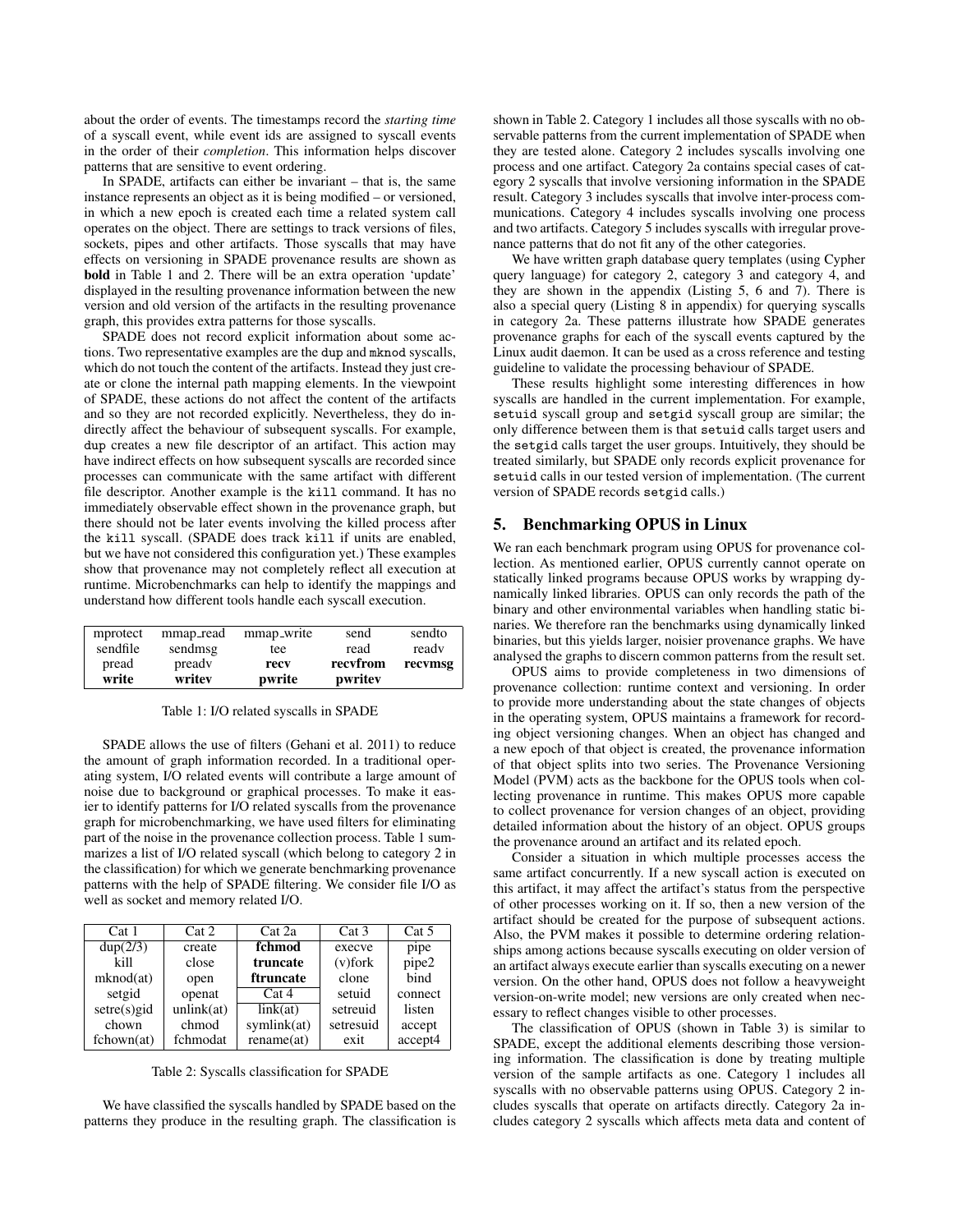artifacts, which produces standard versioning information. Category 3 includes syscalls that act on processes only. Category 4 includes syscalls affecting multiple artifacts and one process. Category 5 includes all other syscalls that affect the artifacts themselves but do not fit the patterns of the other categories. These categories match the OPUS team's own classification (OPUS Project).

| Cat 1 |            | Cat 2  |                 | Cat 2a      | Cat 3          |
|-------|------------|--------|-----------------|-------------|----------------|
| dup   | pipe(2)    | tee    | $pred(v)$       | chmod       | setuid         |
| dup2  | listen     | send   | pwrite(v)       | chown       | $setre(s)$ uid |
| dup3  | connect    | recv   | sendto          | (f)truncate | setgid         |
| fork  | accept     | read   | sendmsg         | create      | $setre(s)$ gid |
| vfork | accept4    | write  | sendfile        | close       | Cat 5          |
| clone | execve     | ready  | recvmsg         | open(at)    | rename(at)     |
| kill  | mprotect   | writey | recyfrom        | Cat 4       | mknod(at)      |
| exit  | mmap_read  | fchmod | fchmodat        | symlink     | link(at)       |
| bind  | mmap_write |        | fchown fchownat | symlinkat   | unlink(at)     |

Table 3: Syscalls classification for OPUS

Similar to SPADE result, we are only concerned with how the category 1 syscalls affect the later events so we do not provide a query for this category alone. For category 2, 2a, 3 and 4 a simple matching query can discover the associated processes and artifact or artifacts (taking versioning into account). Category 5 is the most difficult category to query because each syscall has a different pattern. Rules for identifying patterns for all categories are still an on-going task for the benchmarking process. Versioning behaviour for syscalls in category 2a, 3, 4 and 5 are all preserved by OPUS, while category 1 and 2 are not related to versioning.

#### 6. Comparison between SPADE and OPUS

The provenance results of SPADE and OPUS are different because they aim to explain different perspectives of runtime behaviour. OPUS concentrates on changes in the file system. It maps multiple library calls into lower-level operations as specified by the PVM. This helps to minimise information since actions with no observable effect on the resulting provenance graph will be ignored. On the contrary, SPADE concentrates on communication between processes and artifacts across distributed hosts, and by default captures these operations without version updates. This setting illustrates the different goals of the two provenance collection tools, and the resulting provenance graphs show different information. SPADE's provenance graph shows processes' communications and actions on artifacts, while OPUS's provenance graph shows more details on which process has contributed to which version of each artifact and can answer more detailed questions on the ordering of actions or which process contributed to each change. On the contrary, OPUS lacks distributed environment handling and initiator recording so cannot answer questions regarding accountability of actions if those requests are from another trust domain.

It is also important to study the filtering functionality of the tools. The inclusion of all events in the audit log in the resulting provenance graph will make it large and hard to analyse. In order to avoid this problem, SPADE has provided two approaches to filter results and narrow down the resulting provenance graph to a suitable size for analysis. These approaches are named filters (Gehani et al. 2011) and transformers (Gehani et al. 2016). They share some characteristics, but operate in different stages within SPADE. Filters work at collection time which allows SPADE to ignore part of the audit log while generating the provenance graph. Transformers work at the querying stage after the provenance graph has been generated, and only the part concerned will be returned when querying for the result. On the contrary, OPUS handles noise in a different way. OPUS tries to abstract application behaviour from the underlying operating system and provides a set of transformations that define every operation. The definition aims to identify the key parts of each operation which contribute to its versioning behaviour. Noise with no effect on the artifact's versioning is ignored. However, the versioning from PVM may be inflexible and may lead to false alarms and result in missing information in the resulting provenance graph. We can see that the different approaches used by SPADE and OPUS aim to filter out different information and thus give different perspectives on runtime behaviour.

#### 7. Conclusions and Future Work

In this paper we present an expressiveness microbenchmark approach for provenance-tracking systems in the Linux environment. The captured provenance patterns of syscalls provide a foundation for generating formal rules to identify complicated process patterns consisting of multiple syscalls in any permutations. By formulating such rules using queries, we can automatically determine whether such patterns exist in the runtime provenance of a large application. This constitutes a step toward formalization of mappings in different settings, such as the mapping from Linux Audit to SPADE provenance results or from C library calls to PVM operations in OPUS. Such formalisms could help to validate the provenance collection stages in these systems. In this paper, we targeted two provenance-aware systems (both running in user space) in order to demonstrate the feasibility of our approach. It could also be useful for understanding and comparing other systems that use kernel-based provenance recording such as Hi-Fi, LPM, or PASS. Lessons learned from benchmarking on OPUS and SPADE could be applied to improve such systems and make their behaviour more uniform, or to develop provenance models for new platforms; extending our approach to handle other tools may help improve the completeness of these systems or reveal further opportunities for aligning or "normalizing" provenance across systems.

#### References

- N. Balakrishnan, T. Bytheway, R. Sohan, and A. Hopper. OPUS: A lightweight system for observational provenance in user space. In *TaPP 2013*, 2013.
- A. M. Bates, D. Tian, K. R. B. Butler, and T. Moyer. Trustworthy wholesystem provenance for the Linux kernel. In *USENIX Security 2015*, pages 319–334, 2015.
- A. Gehani and D. Tariq. SPADE: support for provenance auditing in distributed environments. In *Middleware 2012*, pages 101–120, 2012.
- A. Gehani, D. Tariq, B. Baig, and T. Malik. Policy-based integration of provenance metadata. In *POLICY 2011*, pages 149–152, 2011.
- A. Gehani, H. Kazmi, and H. Irshad. Scaling spade to "big provenance". In *TaPP 2016*, Washington, D.C., 2016. USENIX Association.
- G. Klein et al. seL4: Formal verification of an OS kernel. In *SOSP 2009*, pages 207–220, New York, NY, USA, 2009. ACM.
- L. Moreau et al. Special issue: The first provenance challenge. *Concurrency and Computation: Practice and Experience*, 20(5):409–418, 2008.
- K.-K. Muniswamy-Reddy, D. A. Holland, U. Braun, and M. Seltzer. Provenance-aware storage systems. In *USENIX Annual Technical Conference*, pages 43–56, 2006.
- OPUS Project. POSIX mapping in PVM. http://www.cl.cam.ac.uk/ research/dtg/fresco/opus/posix-pvm.pdf.
- D. J. Pohly, S. E. McLaughlin, P. D. McDaniel, and K. R. B. Butler. Hifi: collecting high-fidelity whole-system provenance. In *ACSAC 2012*, pages 259–268, 2012.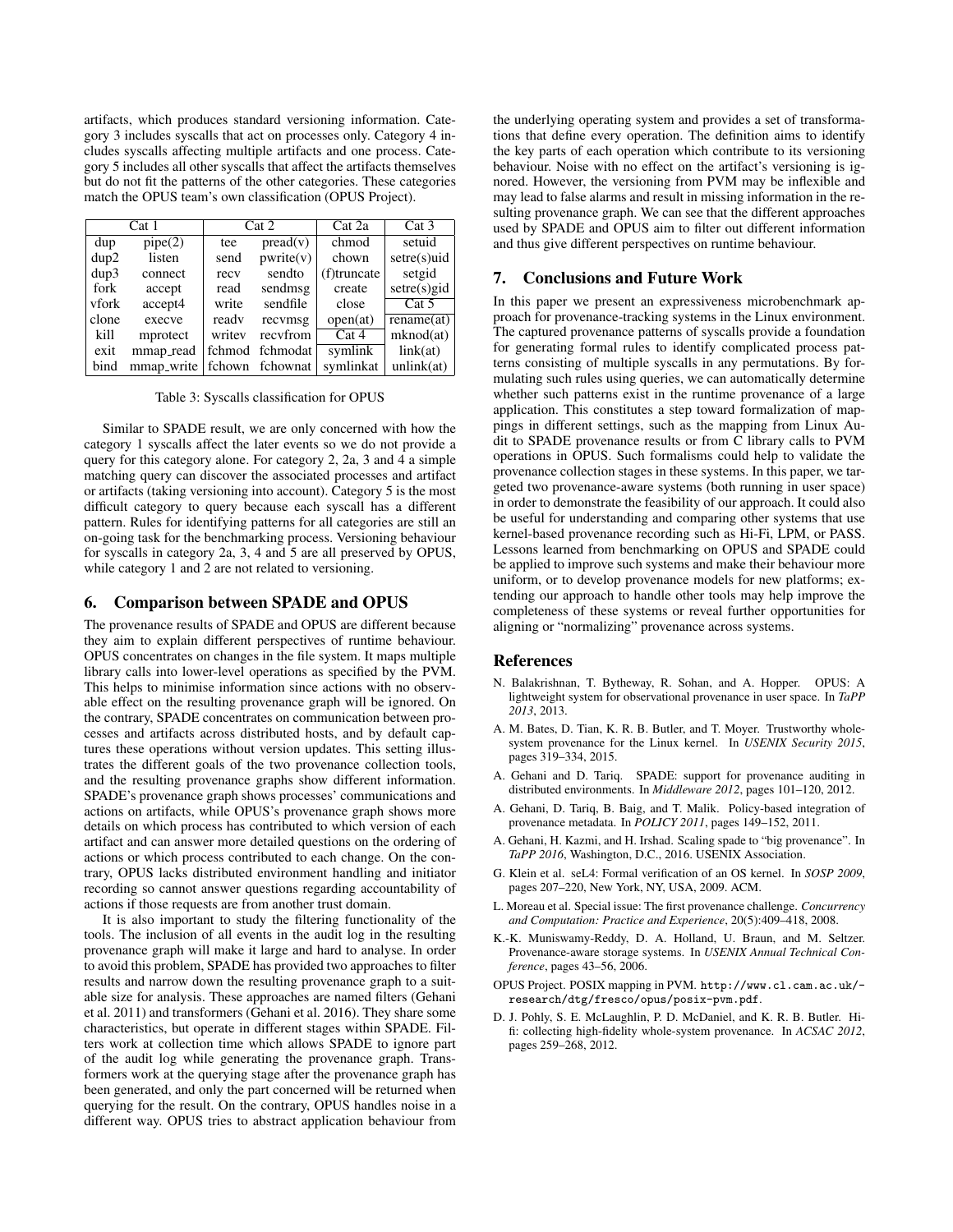# A. Syscall Table

| dup       | dup2       | dup3     | mknod     | mknodat   |
|-----------|------------|----------|-----------|-----------|
| kill      | fork       | vfork    | clone     | exit      |
| open      | openat     | pipe     | pipe2     | execve    |
| create    | close      | chmod    | fchmod    | fchmodat  |
| link      | symlink    | linkat   | symlinkat | setuid    |
| setreuid  | setresuid  | setgid   | setregid  | setresgid |
| rename    | renameat   | truncate | ftruncate | unlink    |
| unlinkat  | send       | sendto   | sendmsg   | sendfile  |
| recy      | recyfrom   | recvmsg  | tee       | mprotect  |
| mmap_read | mmap_write | chown    | fchown    | fchownat  |
| bind      | connect    | listen   | accept    | accept4   |
| read      | ready      | pread    | pready    |           |
| write     | writev     | pwrite   | pwritev   |           |

Table 4: Syscalls considered in this paper

# B. The microbenchmark programs

Listing 1: Control Program

```
void main () {
            / / s y s c a l l g o e s h e r e
}
```
Listing 2: Testing Program (Open / Close)

```
#include \ltstdio.h>
#include \langlefcntl.h>
void main () \{close(open('test.txt", ORDWR));}
```
Listing 3: Testing Program (Rename)

```
#include <stdio.h>
void main () \{rename("test.txt", "newtest.txt");}
```
Listing 4: Combined Program

```
#include \ltstdio.h>
#include \langlefcntl.h>
#include \langleunistd.h>
void main () \{if (fork()) {
     s e t u i d (1000);
     close(creat('test.txt", SIRWXU));rename ( " t e s t . t x t " ,   " o l d t e s t . t x t " ) ;
     l i n k ( " o l d t e s t . t x t " , " t e s t . t x t " ) ;
     unlink('oldtest.txt');chmod ("test.txt", S_IRUSR | S_IWUSR);
     int fp = open("test.txt", ORDWR);write (fp, \nightharpoonup TEST", 4);
     read (fp, NULL, 4);close(fp);truncate("test.txt", 0);}
}
```
# C. Cypher query example

Listing 5: Cypher query for Category 2 of SPADE

**MATCH**  $(n1 : VERTEX) - [r : EDGE] -> (n2 : VERTEX)$ WHERE (  $(n1. type = 'Process' AND n2. type = 'Artifact')$ OR  $(n1. type = 'Artifact' AND n2. type = 'Process ' )$ ) AND  $r \cdot$  operation =' $\lt$  syscall  $>$ ' RETURN n1 , n2 , r

Listing 6: Cypher query for Category 3 of SPADE

```
MATCH
    ( n1 :VERTEX)−[ r :EDGE]−>(n2 :VERTEX )
WHERE
   n1. type = 'Process'
   AND n2. type = 'Process'
   AND r \cdot operation='\ltsyscall >'
RETURN
   n1 , n2 , r
```

|  |  | Listing 7: Cypher query for Category 4 of SPADE |
|--|--|-------------------------------------------------|
|  |  |                                                 |

```
MATCH
    (n1 : VERTEX) - [r1 : EDGE] - > (n2 : VERTEX),
    (n3 : VERTEX) - [r2 : EDGE] - > (n1 : VERTEX),
   (n3 : VERTEX) - [r3 : EDGE] - > (n2 : VERTEX)WHERE
   n1. type = 'Process'
   AND n2. type = 'Artifact'
   AND n3. type = 'Artifact'
   AND r1. operation='\ltsyscall >-read'
   AND r2. operation='<syscall > write '
   AND r3. operation = ' < sy scalRETURN
   n1 , n2 , n3 , r1 , r2 , r 3
```
Listing 8: Cypher query for syscall with versioning of SPADE

```
MATCH
   (n1 : VERTEX) - [r1 : EDGE] - > (n2 : VERTEX),
    ( n3 :VERTEX)−[ r 2 :EDGE]−>(n1 :VERTEX )
WHERE
   n1. type = 'Artifact'
   AND n2. type = 'Process'
   AND n3. type = 'Artifact'
   AND r1. operation='<syscall >'
   AND r2. operation = 'update'
RETURN
   n1 , n2 , n3 , r1 , r 2
```